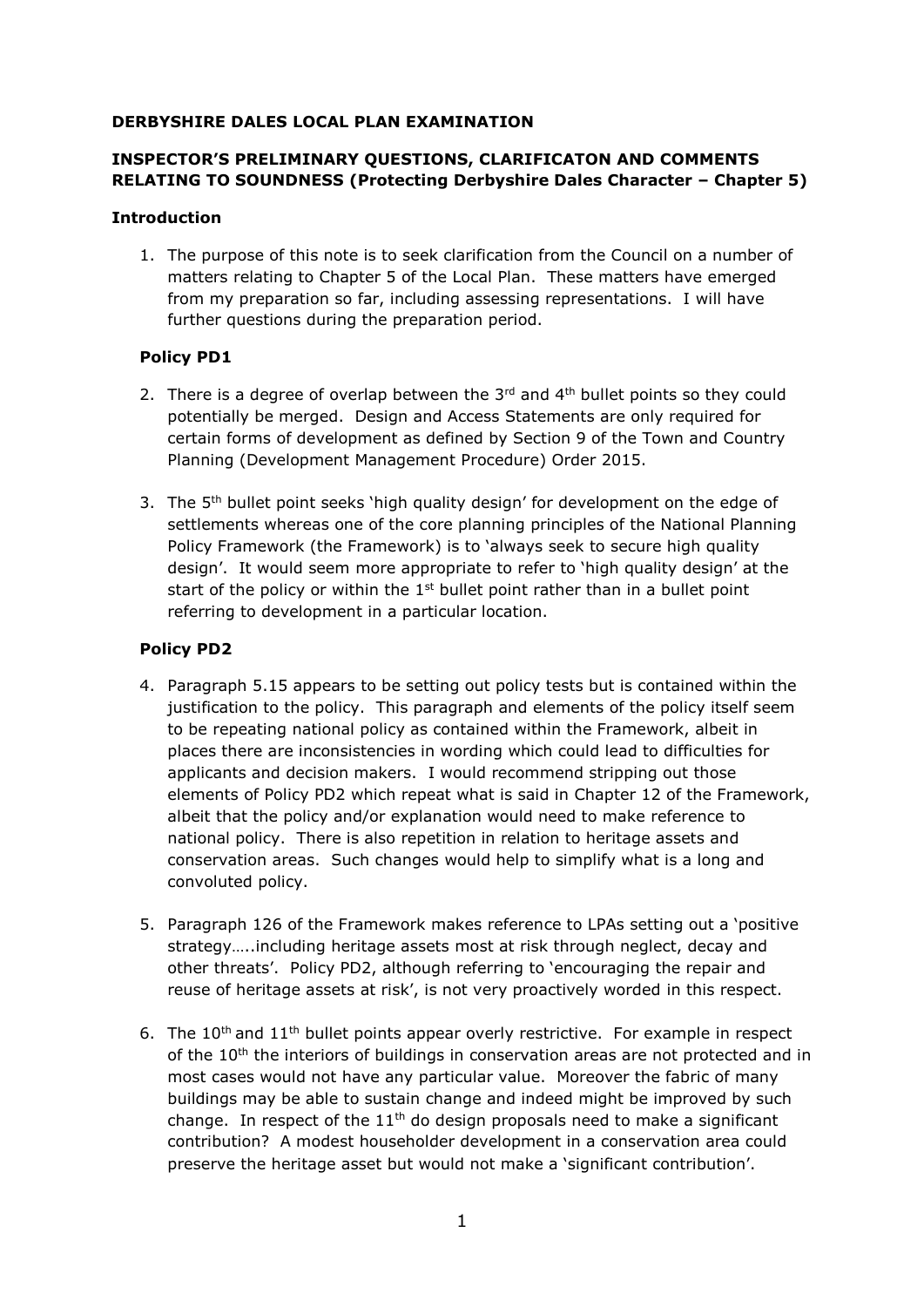### **Policy PD3**

- 7. The bullet point that relates to Sites of Special Scientific Interest (SSSIs) does not include the word 'normally' whereas paragraph 118 of the Framework states that development which has an adverse effect on a SSSI 'should not normally be permitted'. The 3rd bullet point should be split so that 'conserving and enhancing regionally and locally designated sites' is separate from the remainder of the bullet which covers a separate test.
- 8. Figure 8 does not show Special Protection Areas (SPA) and Special Areas of Conservation (SAC) albeit that they are shown as SSSIs. Should SPA and SAC be shown?

## **Policy PD5**

9. The policy requires that development 'protect or enhance the landscape character of the Plan area' which is more far reaching than the Framework which seeks protection of valued and designated landscapes (paragraphs 109 and 115). The policy should acknowledge that some landscapes can accommodate change to a greater degree than others and in this respect would not be 'protected'.

### **Policy PD6**

10. There appears to be inconsistency between the tests relating to the loss of ancient woodland and veteran trees compared to those applied to protected and other trees, hedgerows and woodland in that for the former the benefits of the development are to be weighed against the loss (reflecting paragraph 118 of the Framework) whereas with the latter 'the unacceptable loss…..will not be permitted'. The test relating to protected and other trees should be modified so that it sets a lower bar compared to ancient woodland and veteran trees.

# **Policy PD7**

- 11. There is inconsistency between paragraph 5.52 which refers to 'very good or above assessment using the BREEAM standards' and the policy itself which refers to a 'good standard'.
- 12. The 3<sup>rd</sup> bullet point, in requiring that renewable energy installations do not have an adverse impact on the landscape, is setting a high bar and goes beyond paragraph 97 of the Framework and indeed advice within the Planning Practice Guidance (PPG).
- 13. Is the  $4<sup>th</sup>$  bullet point (flood risk) necessary having regard to the content of Policy PD8?

### **Policy PD8**

- 14. The policy is long, overly prescriptive and repeats national policy. National policy can be cross-referenced but does not need to be repeated.
- 15.Some of the criteria within the section that starts with 'where development accords with the principles listed above, it will only be permitted if' are desirable